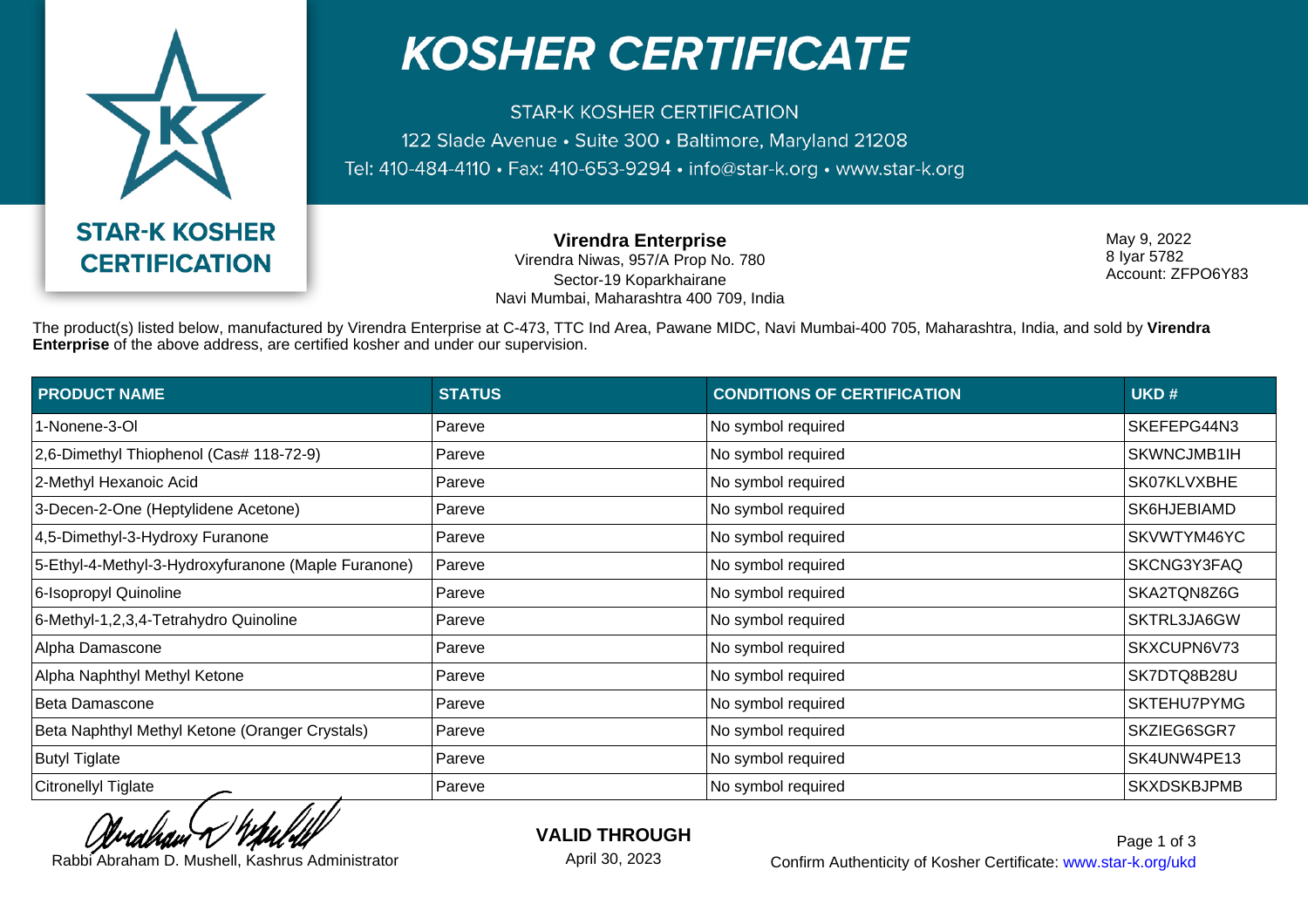

## **KOSHER CERTIFICATE**

**STAR-K KOSHER CERTIFICATION** 122 Slade Avenue · Suite 300 · Baltimore, Maryland 21208 Tel: 410-484-4110 • Fax: 410-653-9294 • info@star-k.org • www.star-k.org

> **Virendra Enterprise** Virendra Niwas, 957/A Prop No. 780 Sector-19 Koparkhairane Navi Mumbai, Maharashtra 400 709, India

May 9, 2022 8 Iyar 5782 Account: ZFPO6Y83

The product(s) listed below, manufactured by Virendra Enterprise at C-473, TTC Ind Area, Pawane MIDC, Navi Mumbai-400 705, Maharashtra, India, and sold by **Virendra Enterprise** of the above address, are certified kosher and under our supervision.

| <b>PRODUCT NAME</b>                       | <b>STATUS</b> | <b>CONDITIONS OF CERTIFICATION</b> | UKD#        |
|-------------------------------------------|---------------|------------------------------------|-------------|
| Delta Deca Lactone                        | Pareve        | No symbol required                 | SKNDDF0BZ5Z |
| Delta Dodecalactone                       | Pareve        | No symbol required                 | SKY0FAIRC6P |
| Delta Nona Lactone                        | Pareve        | No symbol required                 | SKG6J2PGVBJ |
| Delta Octa Lactone                        | Pareve        | No symbol required                 | SKXPG31TQ1N |
| E-7-Dodecenol                             | Pareve        | No symbol required                 | SK3Z3L57YPB |
| Ethyl 3-Hydroxy Hexanoate                 | Pareve        | No symbol required                 | SKXW4AHD4HQ |
| Ethyl Pent-4-Ynoate                       | Pareve        | No symbol required                 | SK1VX6TY0CQ |
| Geranyl Tiglate                           | Pareve        | No symbol required                 | SKS47WUQDHH |
| Isoamyl Amine (Cas# 107-85-7, Fema# 3219) | Pareve        | No symbol required                 | SKU3AKD8F6N |
| Leaf Alcohol                              | Pareve        | No symbol required                 | SKPWGD8UDYG |
| Methyl Acetophenone                       | Pareve        | No symbol required                 | SKZ6FEV3SFU |
| Methyl Cyclohexenol                       | Pareve        | No symbol required                 | SKCBCN685JM |
| Methyl Cyclohexenone                      | Pareve        | No symbol required                 | SKPQSY1WKLP |
| Methyl Heptine Carbonate                  | Pareve        | No symbol required                 | SKJP4NT4JMK |

**VALID THROUGH**

April 30, 2023

Rabbi Abraham D. Mushell, Kashrus Administrator **Confirm Authenticity of Kosher Certificate:** www.star-k.org/ukd Page 2 of 3